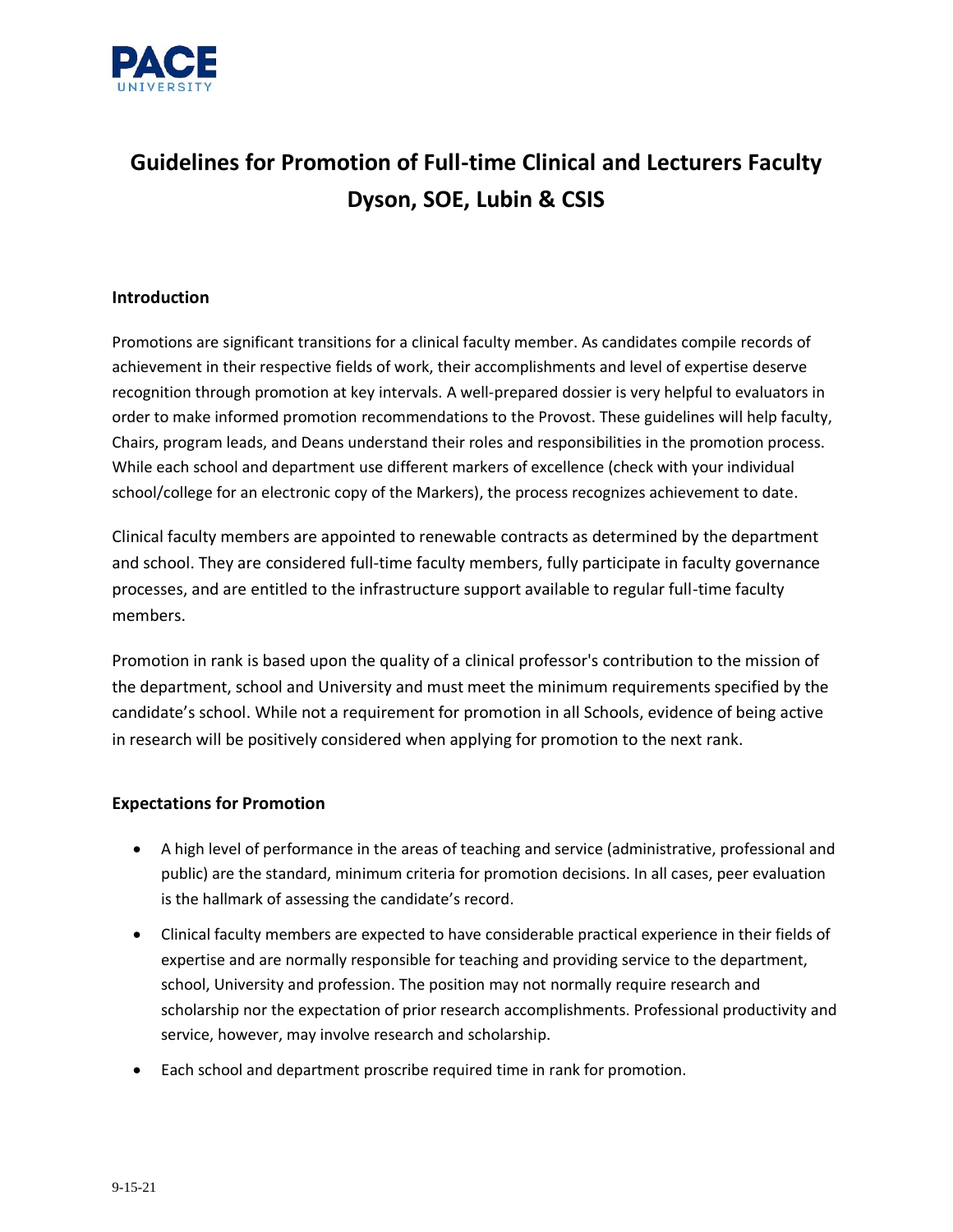

• The work assessed as the basis for promotion is that completed since either the initial appointment or last promotion.

### **Evaluating Teaching**

Providing high quality instruction is a key mission of any institution of higher education. Effective teaching involves many steps, including good subject content, effective delivery, student engagement, and ultimately excellent student learning outcomes. Many instructors develop new courses and programs, try innovative teaching techniques, use technological advances to improve pedagogy, conduct studies of student achievement, and publish their findings. Examples of items that demonstrate a high level of performance in teaching are as follows:

- Development of new courses and/or significant revision of existing courses
- Academic program development
- Teaching awards
- Peer reviews
- Student evaluations
- Documented student learning outcomes
- Publications about pedagogy and the scholarship of teaching
- Awards of external grants for teaching and laboratory equipment
- Instructional innovations
- Breadth and range of courses taught at all levels
- Mentoring and advising students
- Developing special class notes and other instructional material, e.g., study guides, laboratory manuals, laboratory equipment
- Teaching courses supportive of University objectives (e.g. learning communities, writingenhanced courses and civic engagement courses)

### **Evaluating Service**

All faculty are expected to be engaged in service. This includes administrative service, professional service and external outreach service.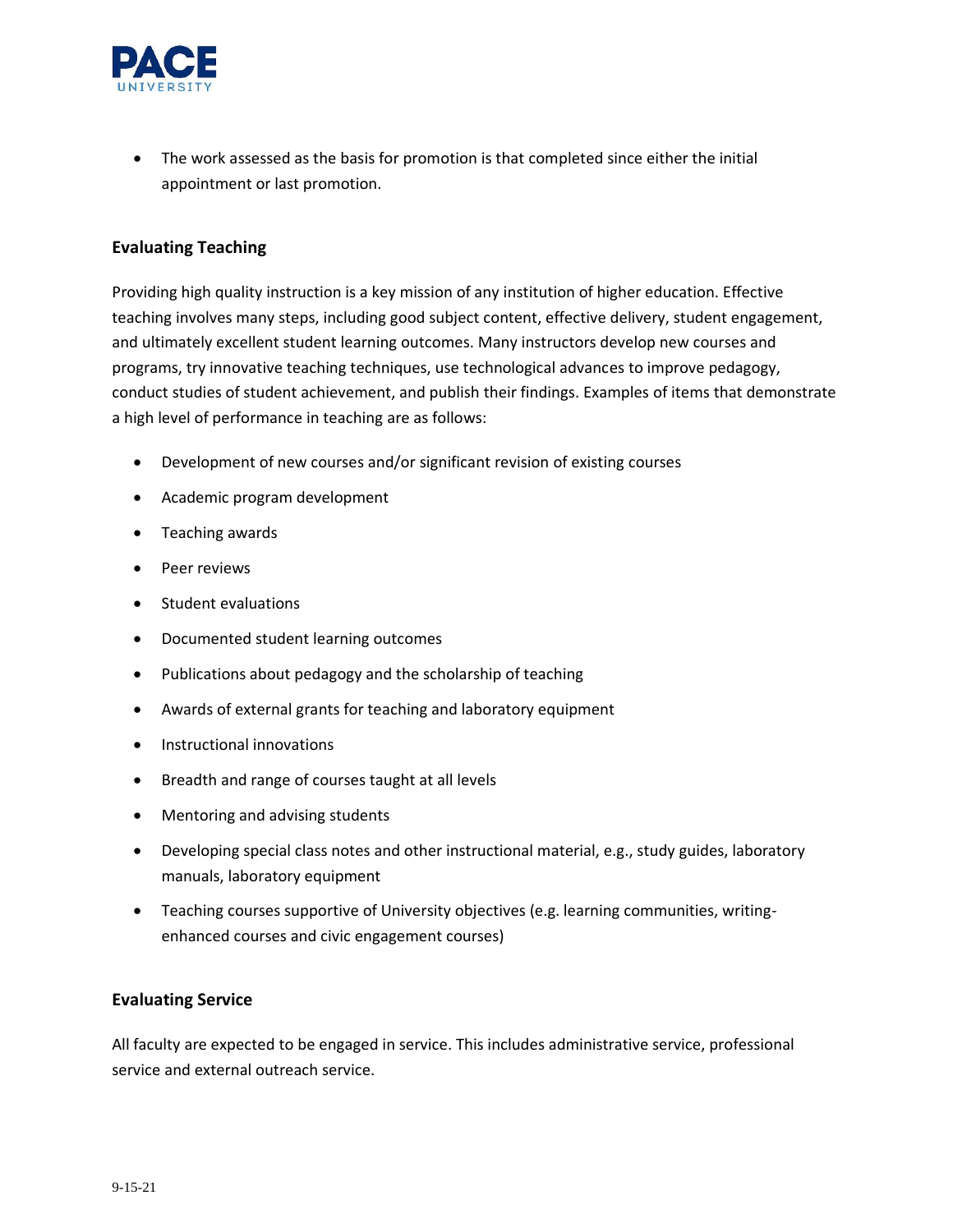

*Administrative service*: These activities represent the essential participation of faculty in the administration of the university. This is internal university service, which helps the smooth running of the department, school and university. Each faculty member must carry a fair share of service. This will typically include participation in department, school, and university-wide committees, student advising and recruiting, administrative responsibility for a department program or special event, advising student organizations, participation in professional and educational accreditation reviews, etc. Adequate documentation of all these activities will be the basis for evaluating administrative service. Candidates' service dossiers should include a note regarding any service roles that carried released time compensation. Although committee memberships are important, membership in and of itself is not sufficient evidence of service. Documented outcomes are essential.

*Professional service*: In order to remain current and establish national recognition, candidates should engage in some professional association activity related to their discipline. This may include working in a major professional organization, being the member of an editorial board, editing, reviewing, or refereeing journal or academic press submissions, or organizing and participating in a conference/symposium, public talks on policy issues, etc.

*External outreach service:* This promotes the university's community engagement and public service goals, and often increases opportunities for student real-life experiences. Examples of such activities include professional work or consulting for government and industry that does not interfere with academic responsibilities, participation in economic development efforts, presentations to schools, industries and other community organizations, media interviews, participation in accreditation visits, developing or mentoring internships, and participating in service-learning projects.

There are other forms of service which need to be included, even if they do not fit in neatly in the three categories mentioned above. For instance, Pace is committed to providing, nurturing and enhancing a diverse community of learners and scholars in an environment of equity and inclusion. Faculty work that contributes towards this goal is highly valued and should be described in the dossier.

### **Evaluating Research (Optional section)**

This section should include a summary of your professional experience and expertise prior to your teaching career at the school and in the period subsequent to your joining the faculty. You may wish to discuss its relevance to the courses you teach and to any extracurricular or co-curricular engagement that you have had with students.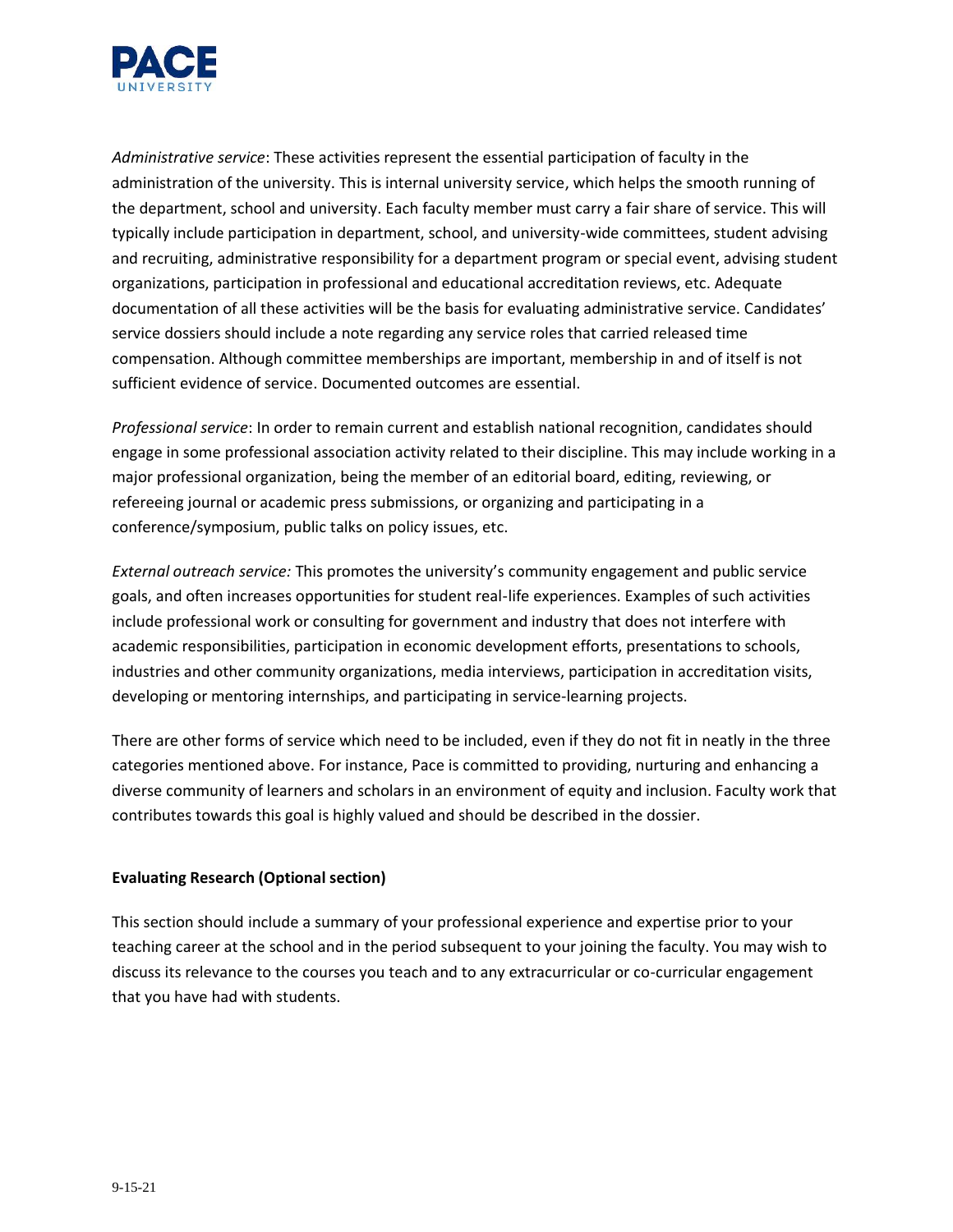

# **The Joint Faculty Council Guidelines**

The Joint Faculty Council approves the following recommendations regarding promotion guidelines for Full-time non-tenure track faculty:

1. We support a tiered promotion structure. We recommend a promotion path that goes through the following stages:

### **Clinical Faculty:**

- Clinical Assistant Professor
- Clinical Associate Professor
- Clinical Professor

**Acting Lecturer** (for temporary assignments):

- Lecturer
- Senior Lecturer 1
- Senior Lecturer

The development of this policy may require the creation of new position titles.

2. As a general guideline, non-tenure track FT faculty should serve 7 years before promotion from Clinical Assistant Professor to Clinical Associate Professor, or from Lecturer to the next level up for Lecturers. Faculty should serve 4 more years before they would generally be eligible for promotion to Clinical Professor or the top rank for Lecturers. In other words, they would serve 6 years in the lower rank before applying in the 7<sup>th</sup> year for promotion to the Associate rank, and 3 years in the Associate rank before applying for the Full/Senior rank.

Colleges are free to hire FT non-tenure track faculty at any rank and title in this structure that seems appropriate to them, noting that hires at an elevated rank are expected to nominally meet the standards for promotion to that rank (no one has to start at the bottom if their qualifications are such that they deserve a higher rank). Colleges are also free to bring up very accomplished faculty for early promotion, just as they currently do with tenure-track or tenured faculty. However, just as hiring a FT faculty with an advanced title requires expedited consultation with various faculty governance bodies (such as CDFPT for hiring with a faculty member with tenure, or the Distinguished Professor committee for hiring Distinguished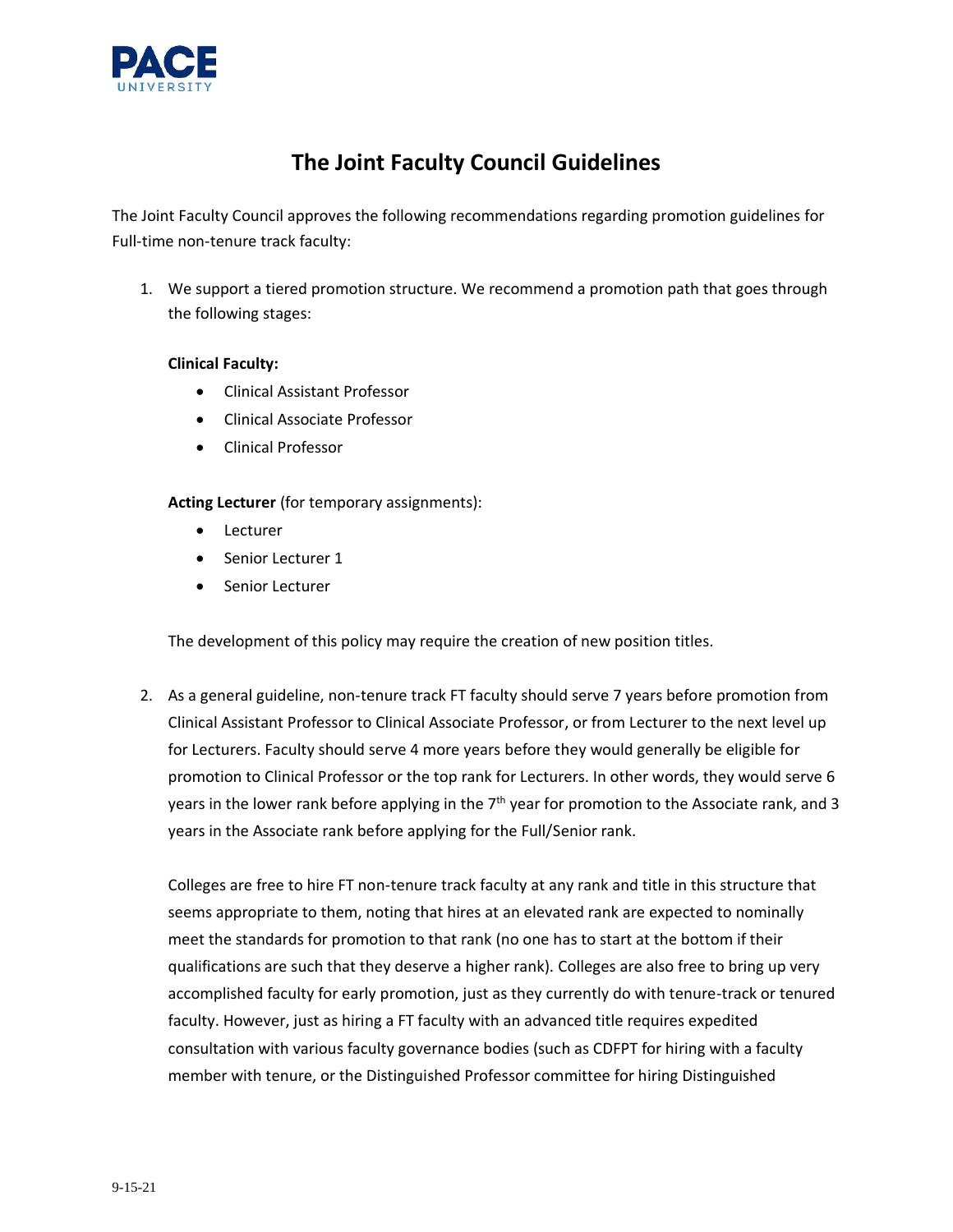

Professors), the hiring of a non-tenure-track faculty at any level other than the primary level (i.e., Lecturer, or Clinical Assistant Professor) will require an expedited consultation as practicable with the appropriate college/school TAP committee.

3. Colleges/schools should determine the criteria for each rank within this promotion hierarchy. The CHP already has a detailed and robust table listing criteria for each rank, which should be shared with the other colleges. Each college/school can develop its own table of criteria for each rank, comparable to the CHP model.

The promotion criteria will consider teaching and service. However, some colleges/schools may require scholarship (this language was inserted to accommodate Lubin primarily, since all of their FT faculty must meet AACSB requirements for scholarly production) and the criteria developed by those colleges/schools will reflect these criteria. Thus, each college/school will develop its own criteria. If non-tenure-track faculty within a school are expected to actively engage in scholarship, additional budget lines above the existing internal grants, release time and summer stipend afforded for tenure stream/tenured faculty, must be provided. The support provided to non-tenure-track faculty shall be provided in addition to the support provided for tenure-track and tenured faculty.

- 4. The promotion process should be done through faculty review within each college or school. Thus, FT non-tenure track faculty should apply for promotion (using the criteria set in their college) first to their departments, and then to the college/school TAP committee. Such promotions need not be reviewed by the CDFPT. The College/school TAP committee recommendation (or non-recommendation) is forwarded to the Provost for final approval.
- 5. The dossier prepared by a non-tenure-track faculty for promotion will be a much-abridged version of the dossiers prepared by the F/T faculty.
- 6. A negative recommendation on promotion from the college/school TAP committee may be appealed to the Provost. A decision to promote notwithstanding a negative recommendation of the college/school TAP committee shall only be made under exceptional circumstances for reasons communicated in writing to the college/school TAP committee.
- **7.** As described in the Faculty Handbook, committees that consider the promotion of non-tenuretrack faculty are to be composed of only tenured faculty who are not themselves up for promotion.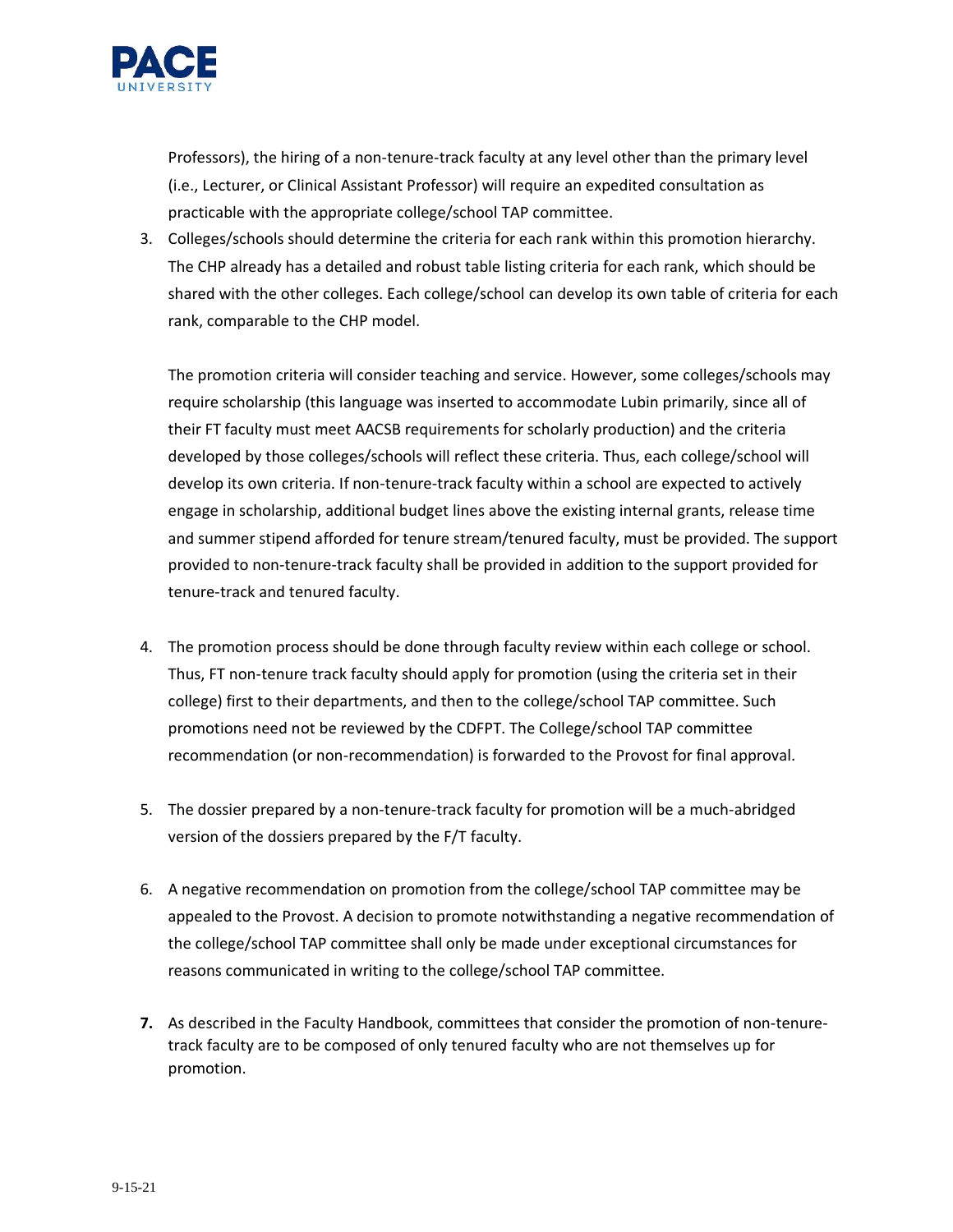

# **Formatting Guidelines for Clinical/Lecturer Faculty**

The following formatting guidelines apply only to the following documents in your dossier: Executive Summary; Teaching Statement; Research/Scholarship Statement; Service Statement; Professional Practicum Statement.

- **Heading on first page:** (Center on top of page) Full name, Department, Rank
- **Heading on pages two and on:** Last name, First initial top right corner
- **Font:** Times New Roman or similar
- **Font size:** 11 PT or larger
- **Spacing**: 1.5 lines
- **Page margins**: 1 inch all around

### *Curriculum Vitae – Length ≤ 10 pages*

The curriculum vitae is a factual summary of your career. Please note that your eDossier is a public, rather than confidential record of your accomplishments.

#### *Executive Summary – Length ≤ 2 pages*

The executive summary highlights your accomplishments and expertise in the areas of teaching, scholarship/research (if any), professional/practicum (if appropriate), and service.

### *Teaching Portfolio - Length ≤ 5 pages*

This section should include objective and subjective evidence of your abilities and effectiveness as a teacher. Some suggested sub-headings for this section include:

- Teaching Philosophy
- Teaching Responsibilities Include any courses you developed.
- Peer Teaching Evaluations
- Student Evaluations
- Collaborations with Students
- Future Teaching Goals

### *Scholarship/Research (optional)- Length ≤ 5 pages*

If you have experience as a scholar/researcher, this section should include evidence of your abilities and effectiveness in this area. You may wish to describe your area(s) of research and its impact and importance. Without duplicating any scholarship list on your CV, you may wish to discuss any work in progress; grants applied for and received; presentations at academic or professional meetings or in seminars or forums for students, peers, or the public; and future plans for scholarship/research.

### *Service - Length ≤ 5 pages*

This section highlights your contributions to your department, school, and the university (internal service) and at the community level (external service). Specify the organizations, groups, and events in